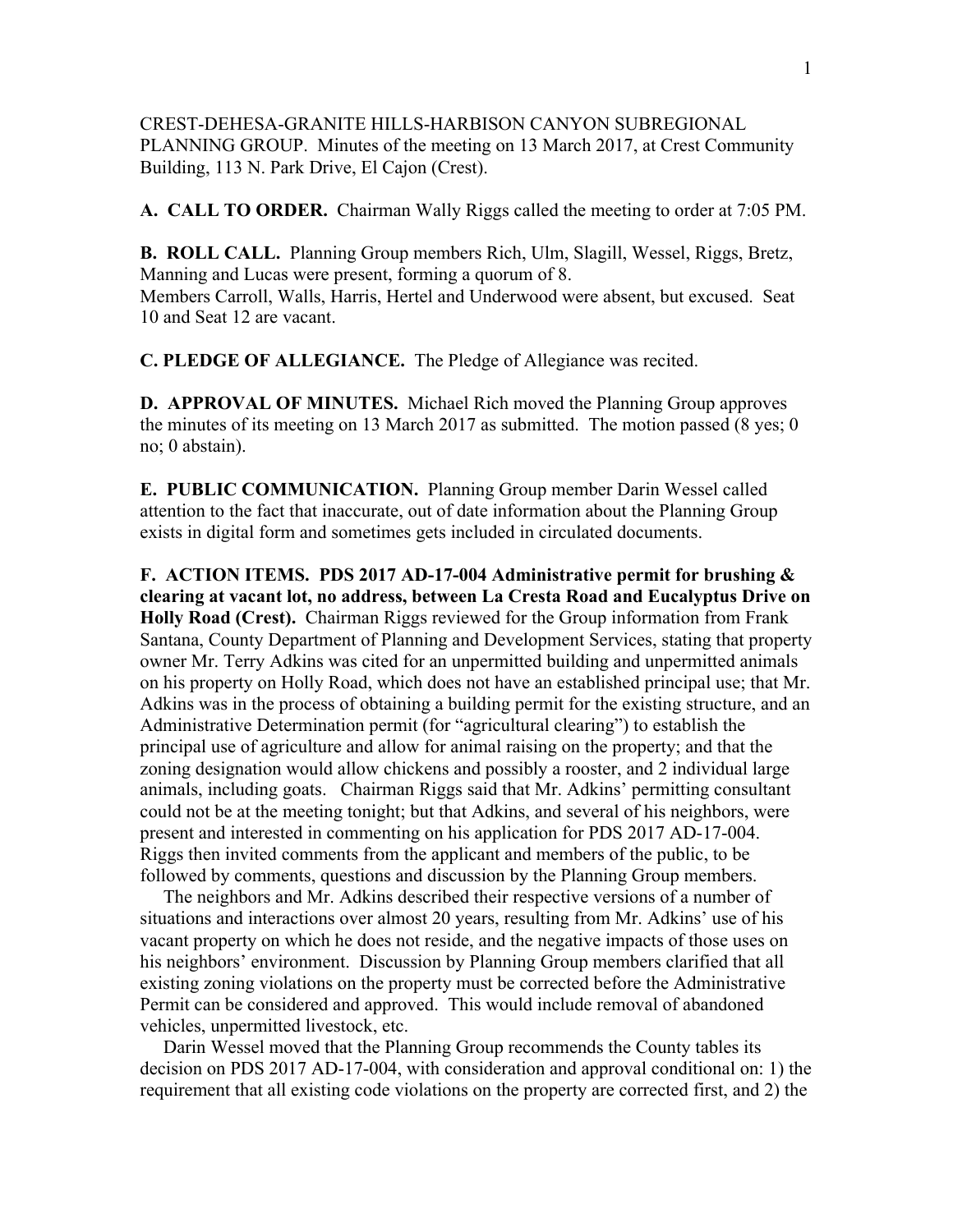requirement that adequate sanitary water and toilet facilities are provided on site. The motion did not pass (1 yes: Wessel; 7 no; 0 abstain).

 Mary Manning moved that the Planning Group recommends PDS 2017 AD-17-004 should be tabled by the Planning Group and the County until all code violation and permitting issues are rectified; then a community review and Planning Group recommendation, before County consideration. The motion did not pass (7 yes; 1 no: Ulm; 0 abstain).

 Darin Wessel moved that the Planning Group recommends denial of approval for the Agricultural Clearance permit PDS 2017 AD-17-004, for reasons that the proposed use of the property is not consistent with the surrounding properties, community character, and existing zoning. The motion passed (8 yes; 0 no; 0 abstain).

## **G. GROUP BUSINESS.**

**G1. Code compliance in Crest at 1456 Horsemill Road.** Member Pat Ulm raised the question about what one can do about possible code violations observed on another's property; she was asked but this by a neighbor, who was concerned about the large number of cars, trucks, recreational vehicles on a certain property. Darin Wessel suggested that perhaps someone from the County code enforcement division could come to a Planning Group meeting and give a presentation about the County's requirements for effective enforcement of code violation complaints, how to make complaints without fear of retaliation, etc. Ralph Slagill related how he once solved a suspected code violation by contacting Supervisor Jacobs' office about the situation, and it was taken care of; he suggested trying that route.

**G2. Request for road repairs on Willow Glen Drive in Dehesa.** Chairman Riggs reported that the County has been working on making road repairs on Willow Glen Drive. Currently the worst spots are being cut out and patched; the less rough spots will remain until full repaving is done in 2018.

**G3. Discussion on Dam Safety in County of San Diego.** Chairman Riggs shared a recent newspaper article reporting on the monthly and annual inspection of Sweetwater Dam, which is owned and operated by Sweetwater Authority. Sweetwater Authority also owns and operates Loveland Reservoir and Dam, the safety of which are directly relevant to all of the properties along the Sweetwater River's course through the southern portion of the Crest-Dehesa-Granite Hills-Harbison Canyon. Bill Bretz mentioned that Loveland Dam is a reinforced concrete arch dam constructed in a solid granite notch, that Loveland Reservoir is only rarely very full, no major earthquake faults are known nearby, so its risk of failure is presumed very low.

**G4. Authorization of reimbursements to the Chair for P. O. Box (\$132.00) and Ink Cartridge (\$40.28), totaling \$172.20.** Chairman Riggs requested that the Planning Group votes to approve his request for a \$172.20 reimbursement from the County for his personal payment of the annual Post Office Box fee for the Planning Group mail, and for his purchase of a computer printer cartridge used for Planning Group business. Mary